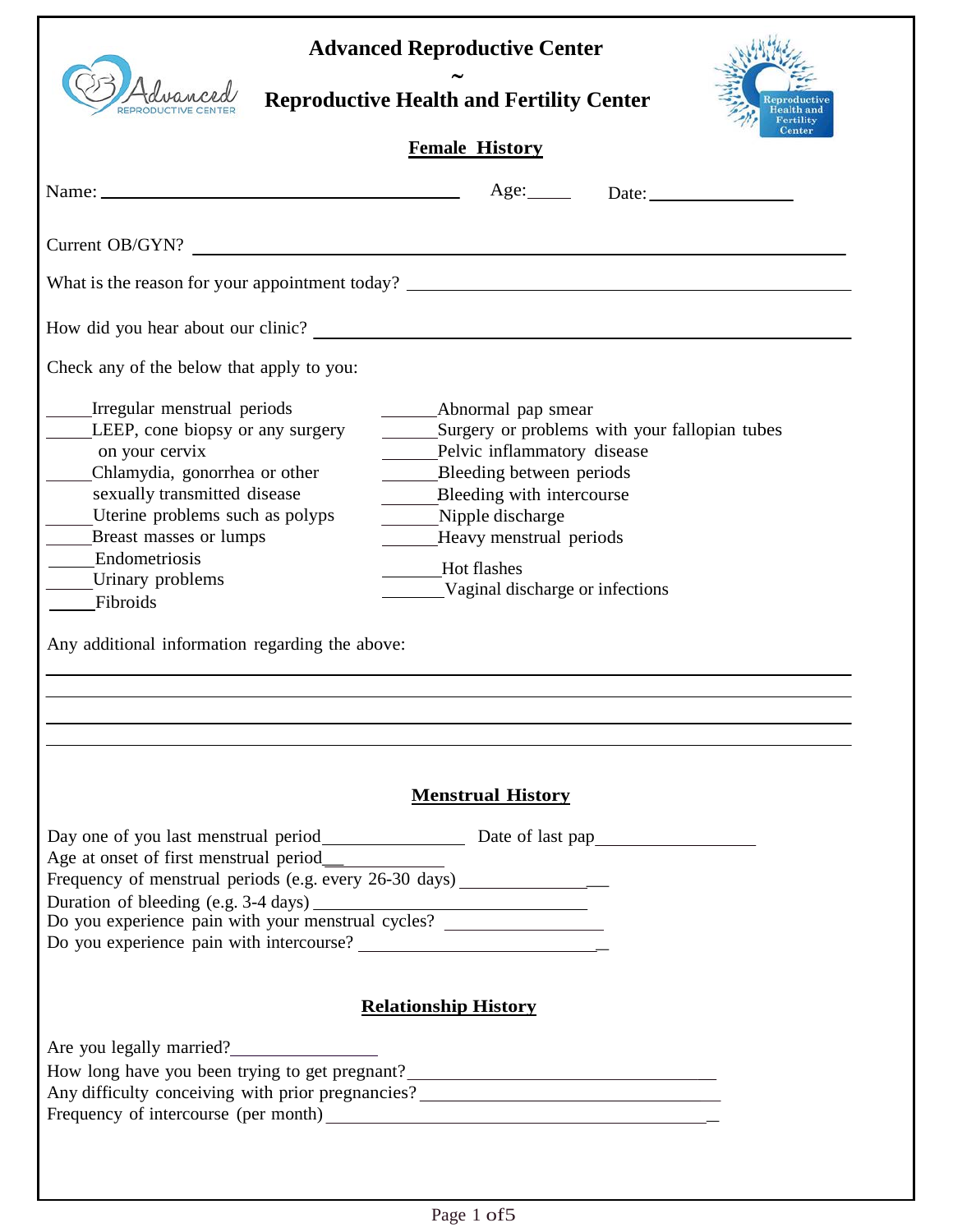Name

### **Pregnancy History**

Previous pregnancies:

| Date | Outcome (e.g. vaginal | Male or | Any complications or   | Any health issues | Was the        |
|------|-----------------------|---------|------------------------|-------------------|----------------|
|      | delivery, c section,  | female  | health issues with the | with the child?   | pregnancy with |
|      | ectopic, miscarriage, |         | pregnancy or           |                   | your current   |
|      | termination)          |         | delivery?              |                   | partner?       |
|      |                       |         |                        |                   |                |
|      |                       |         |                        |                   |                |
|      |                       |         |                        |                   |                |
|      |                       |         |                        |                   |                |
|      |                       |         |                        |                   |                |
|      |                       |         |                        |                   |                |
|      |                       |         |                        |                   |                |

Any additional information about your past pregnancies:

# **Previous infertility testing and/or treatment**

<u> 1980 - Johann Barbara, martxa alemaniar amerikan basar da basar da basar da basar da basar da basar da basar</u>

Have you had any previous infertility testing and/or treatment?

If you have had previous infertility testing and/or treatment please have those records forward to our office before your appointment.

Infertility Testing:

| Date(s) | Normal or abnormal | If abnormal, describe result |
|---------|--------------------|------------------------------|
|         |                    |                              |
|         |                    |                              |
|         |                    |                              |
|         |                    |                              |
|         |                    |                              |
|         |                    |                              |
|         |                    |                              |
|         |                    |                              |
|         |                    |                              |
|         |                    |                              |
|         |                    |                              |
|         |                    |                              |
|         |                    |                              |
|         |                    |                              |
|         |                    |                              |
|         |                    |                              |
|         |                    |                              |
|         |                    |                              |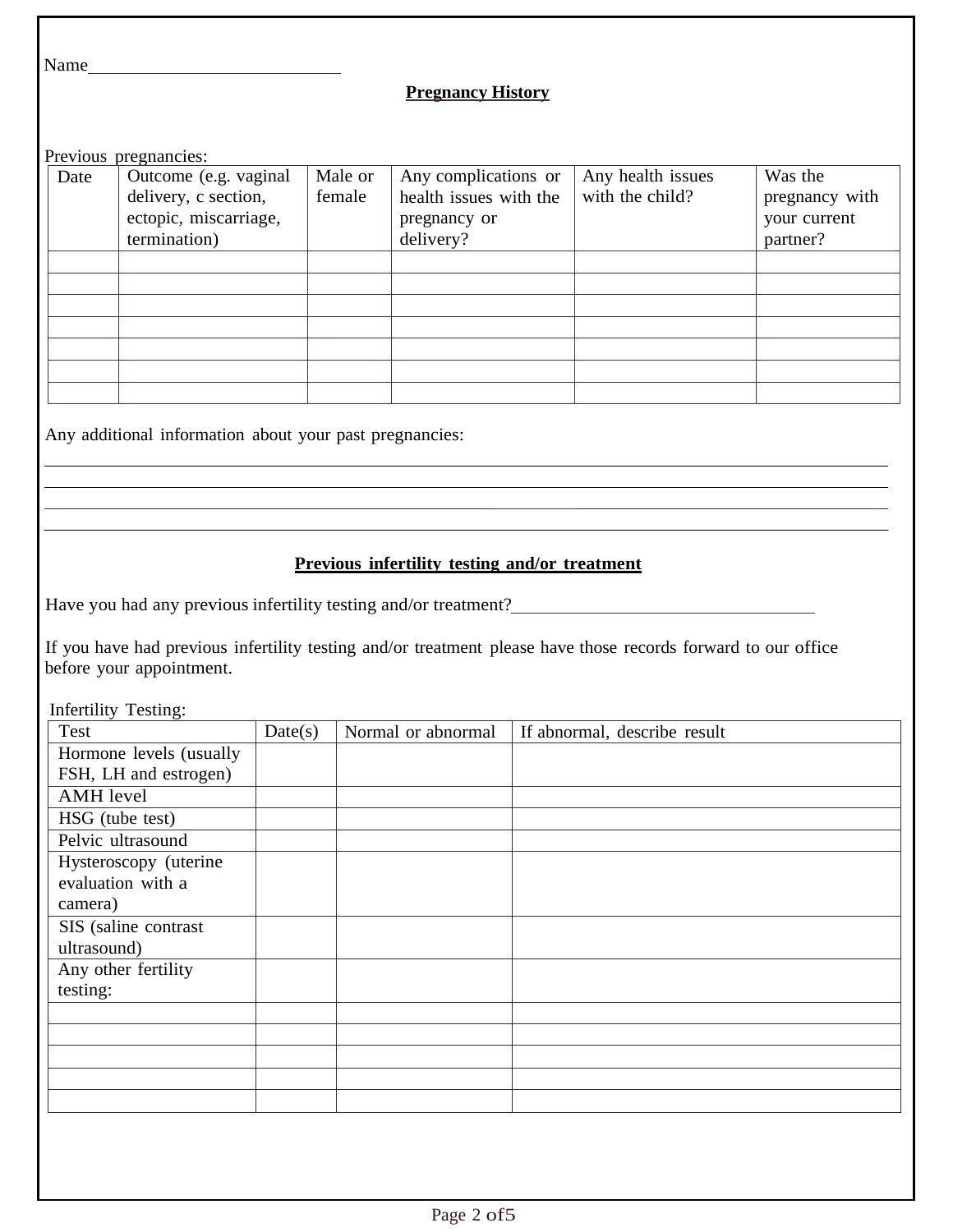| Name:                                                                          |                                 |                    |                |
|--------------------------------------------------------------------------------|---------------------------------|--------------------|----------------|
| Infertility treatment:                                                         |                                 |                    |                |
| Treatment type<br>(e.g. clomid,<br>injectables,<br>insemination, IVF,<br>etc.) | Number of<br>cycles<br>(months) | Medication<br>dose | Cycle outcomes |
|                                                                                |                                 |                    |                |
|                                                                                |                                 |                    |                |
|                                                                                |                                 |                    |                |
|                                                                                |                                 |                    |                |
|                                                                                |                                 |                    |                |
|                                                                                |                                 |                    |                |
|                                                                                |                                 |                    |                |
|                                                                                |                                 |                    |                |
|                                                                                |                                 |                    |                |

Additional details regarding previous infertility testing and/or treatment:

# **Surgical history**

Previous surgeries:

 $\overline{a}$ 

 $\overline{a}$ 

| Surgery | Date | Surgical findings | Complications, if any |
|---------|------|-------------------|-----------------------|
|         |      |                   |                       |
|         |      |                   |                       |
|         |      |                   |                       |
|         |      |                   |                       |
|         |      |                   |                       |

Any additional details regarding previous surgeries:

## **Medical History**

List any medical problems such as high blood pressure, cancer, diabetes, asthma, arthritis, migraine headaches, thyroid problems, heart disease etc.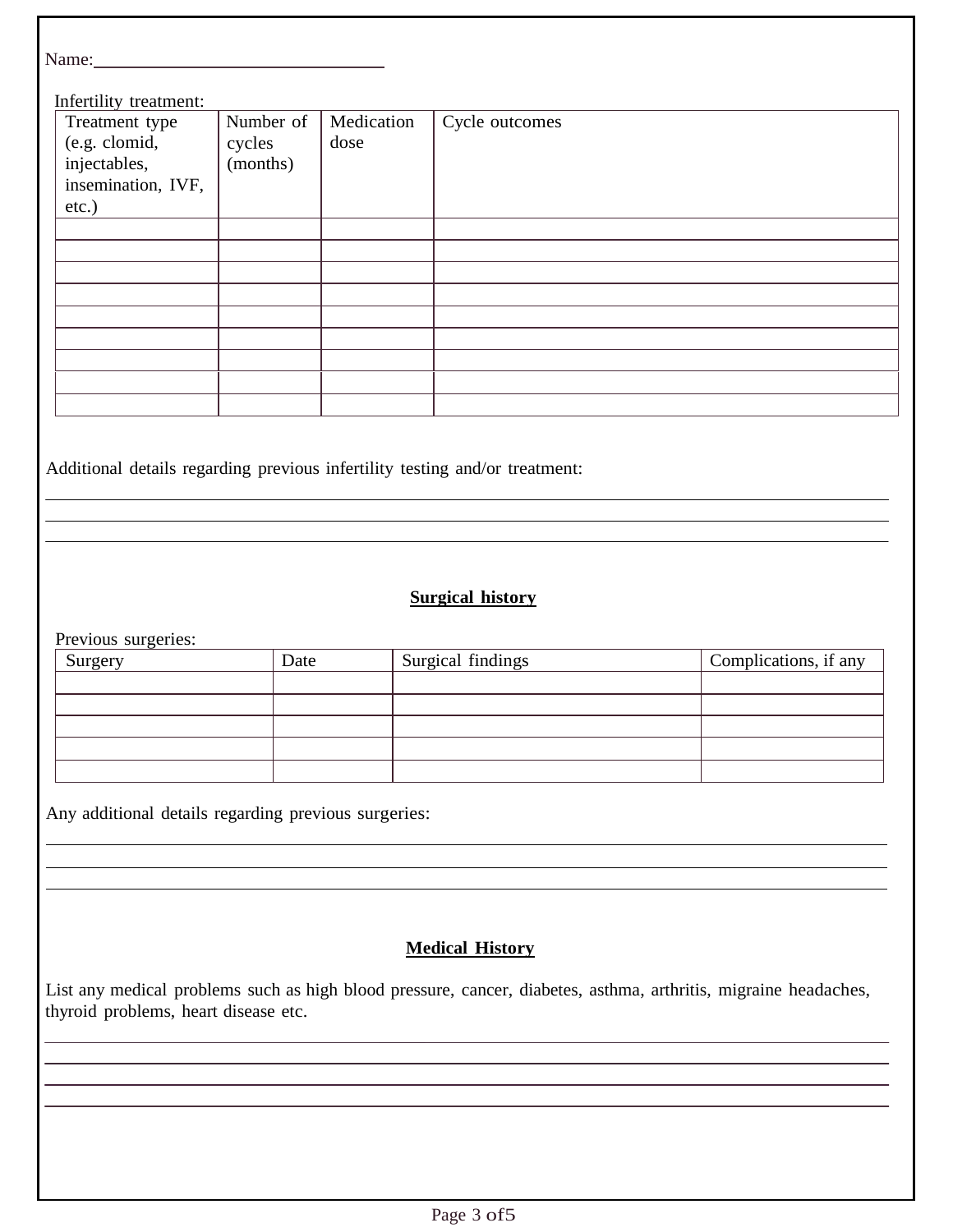Name:

#### **Family History**

Family members' medical history including high blood pressure, cancer, diabetes, asthma, arthritis, mental retardation, etc.

Is there a history of infertility or multiple miscarriages in your family?

Describe any additional details regarding a family history of medical problems:

## **Medications**

Medications currently taking including vitamins and herbal medications:

| Medication | Dose and frequency (e.g. 20 mg 3 times a day) | Reason |
|------------|-----------------------------------------------|--------|
|            |                                               |        |
|            |                                               |        |
|            |                                               |        |
|            |                                               |        |
|            |                                               |        |

Allergies:

Any additional details regarding current medications or allergies:

#### **Social History**

| Do you smoke?<br>If so, how many years have you smoked? _____________ and                                                         |
|-----------------------------------------------------------------------------------------------------------------------------------|
| How many cigarettes do you smoke a day?                                                                                           |
| Do you drink alcohol?<br>If so how many alcoholic beverages do you drink per day?                                                 |
| Do you drink caffeinated beverages?<br>If so what type of beverages?<br>and<br>How many caffeinated beverages do you drink a day? |
| Do you use any recreational drugs?<br>If so what drugs do you use?<br>and<br>How often do you use them?                           |